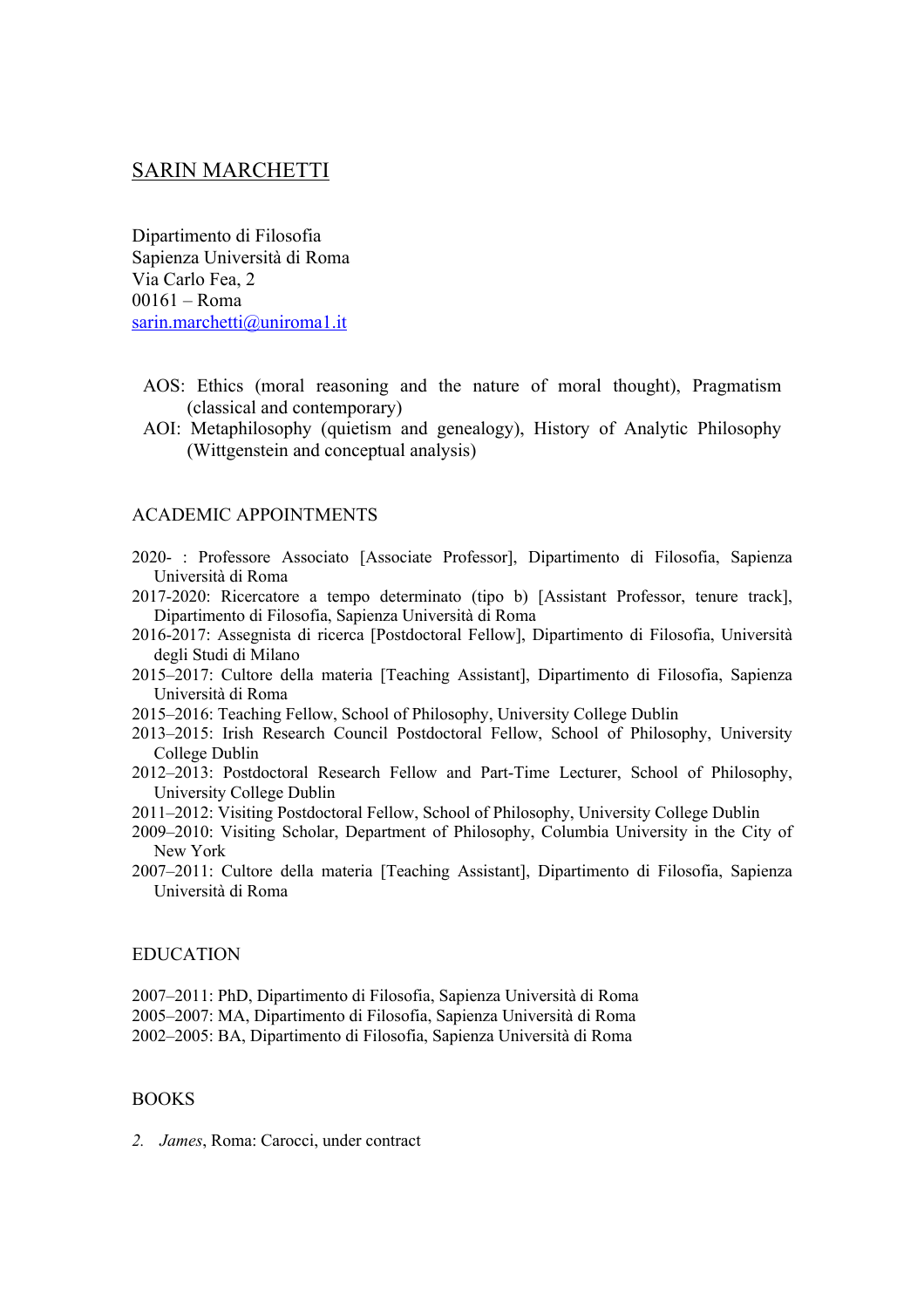1. *Ethics and Philosophical Critique in William James*, London and New York: Palgrave Macmillan, 2015 [ppb 2018]

#### EDITED BOOKS AND JOURNAL ISSUES

- 5. *The Jamesian Mind*, London and New York: Routledge, under contract
- 4. "Rorty's Ethical and Political Philosophy: A Reassessment", *Iride. Filosofia e discussione pubblica*, Vol. 32, No. 88, settembre-dicembre 2019
- 3. (with M. Baghramian), *Pragmatism and the European Traditions: Encounters with Analytic Philosophy and Phenomenology Before the Great Divide*, London and New York: Routledge, 2017 [ppb 2020]
- 2. (with G. Marchetti), *Facts and Values: The Ethics and Metaphysics of Normativity,* London and New York: Routledge, 2016 [ppb 2018]
- 1. "Normativity", *International Journal of Philosophical Studies*, Vol. 23, No. 3, 2015

### REFEREED ARTICLES, BOOK CHAPTERS, AND CRITICAL NOTICES

- 30. "Teoria, anti-teoria e trasformazione morale", in *Storie dell'etica*, a cura di P. Donatelli, Carocci, Roma, di prossima pubblicazione
- 29. "Pragmatism's Place in the History of Analytic Philosophy", *Iride. Filosofia e discussione pubblica*, di prossima pubblicazione
- 28. "Ethical Theory and Moral Practice in William James", *Contemporary Pragmatism*, di prossima pubblicazione
- 27. "Hortatory Ethics", in *The Oxford Handbook of William James*, ed. by A. Klein, Oxford: Oxford University Press, di prossima pubblicazione
- 26. "Bildung, Unimportance, and Moral Education", in *The Ethics, Epistemology, and Politics of Richard Rorty*, ed. by G. Marchetti, London & New York: Routledge, di prossima pubblicazione
- 25. "L'individu bio-politique chez William James", in *James, Bergson, Dewey. Du biologique au politique*, ed. by S. Madelrieux and B. Stiegler, Paris, PUF, forthcoming
- 24. "Moral Theory and Anti-Theory in Dewey's 1932 *Ethics*", in *John Dewey's Ethical Theory*: *The 1932 Ethics*, ed. by R. Frega and S. Levine, London & New York: Routledge, 2020, 235-254
- 23. "Irony and Redescription", *Iride. Filosofia e discussione pubblica*, Vol. 32, No. 88, settembre-dicembre 2019, 631-643
- 22. "Jamesian Liberalism and the Self", *Acta Philosophica Fennica*, Vol. 95, 2019, 193-202.
- 21. "Kant, James, and the Practice of Ethics", in *Pragmatist Kant: Pragmatism, Kant, and Kantianism in the Twenty-First Century*, ed. by S. Pihlstrom and C. Skowronski, Helsinki, 2019, 213-234
- 20. "Answers to Three Questions on Pragmatism", in *Pragmatism and Its History: Recent Interpretations*, ed. by I. Dzhokhadze, Moscow: Academic Project, 2018, 107-113.
- 19. "Two Varieties of Moral Exemplarism", *Ethics and Politics/Etica e Politica*, vol. XX, 2018, no. 2, 105-122
- 18. "William James on Metaphilosophy, Ethics, and the Moral Life: Replies to Dianda, Goldman, Pryba, and Voparil", *Syndicate*, August 2018
- 17. (with M. Baghramian) "Philosophy in the Twentieth Century: The Mingled Story of Three Revolutions", in *Pragmatism and the European Traditions: Encounters with Analytic Philosophy and Phenomenology Before the Great Divide*, ed. by M. Baghramian and S. Marchetti, London and New York: Routledge, 2017, 1-18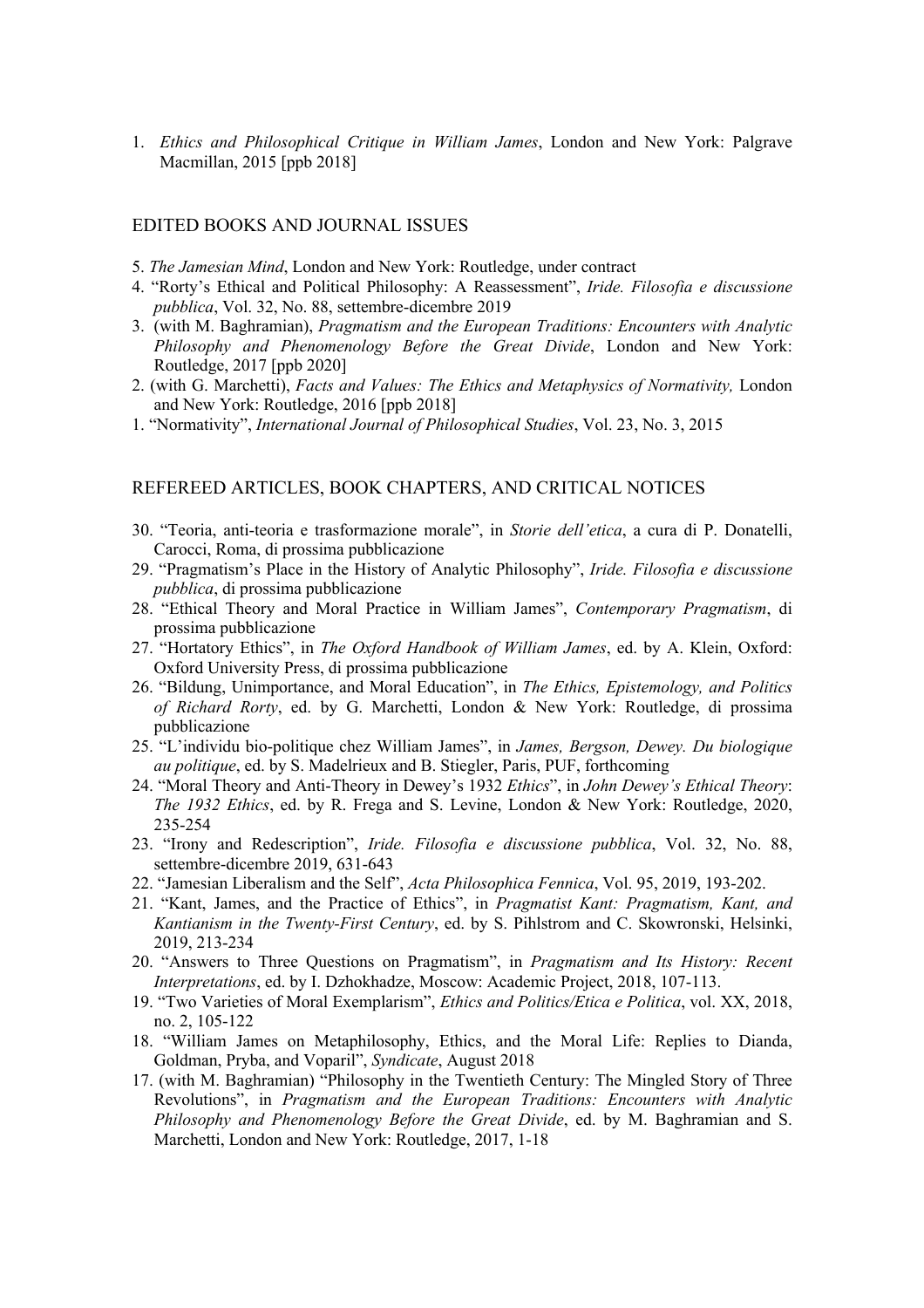- 16. (with G. Marchetti) "Behind and Beyond the Fact/Value Dichotomy", in *Facts and Values: The Ethics and Metaphysics of Normativity,* ed. by G. Marchetti and S. Marchetti, London and New York: Routledge, 2016, 1-23
- 15. "The Quest for Moral Progress. Lessons from Diamond and Rorty", *Iride. Filosofia e discussione pubblica*, Vol. 29, No. 78, maggio-agosto 2016, 347-359
- 14. "Brandom and Pragmatism: Remarks on a Still Open Question", *International Journal of Philosophical Studies*, Vol. 24, No. 1, 2016, 129-139
- 13. "Unfamiliar Habits: James and the Ethics and Politics of Self-Experimentation", *William James Studies*, Vol. 11, 2015, 102-113
- 12. "Problematize & Reconstruct: Foucault, Genealogy & Critique", *Graduate Faculty Philosophy Journal*, Vol. 36, No. 1, 2015, 199-231
- 11. *"*Tendenze odierne: West, Brandom, Haack, Shusterman", in *Pragmatismo. Dalle origini agli sviluppi contemporanei*, a cura di R. M. Calcaterra, G. Maddalena e G. Marchetti, Carocci, Roma, 2015, 325-346
- 10. "Style *and/as* Philosophy in William James", *Journal of Philosophical Research*, Vol. 39, 2014, 339-352
- 9. "James e l'etica: psicologia e verità", in *Pragmatismi. Le origini della modernità*, Limina Mentis, 2012, 81-134
- 8. "James, l'etica e la teoria morale", in *Pragmata. Per una ricostruzione storiografica dei Pragmatismi*, IF Press, Roma, 2012, 57-86
- 7. "Richard J. Bernstein on Ethics and Philosophy between the Linguistic and the Pragmatic Turn", *European Journal of Pragmatism and American Philosophy*, Vol. 3, No. 2, 2011, 229-238
- 6. "James, Nietzsche and Foucault on Ethics and the Self", *Foucault Studies*, Vol. 11, 2011, 126-155
- 5. "Sergio Franzese Reader of James", *European Journal of Pragmatism and American Philosophy*, Vol. 2, No. 2, 2010, 228-232
- 4. "Jamesiana", *Bollettino Filosofico*, Vol. 26, 2010, 232-245
- 3. "William James on Truth and Invention in Morality", *European Journal of Pragmatism and American Philosophy*, Vol. 2, No. 2, 2010, 127-161
- 2. (with A. Ficorilli), "La bioetica nell'agenda politica", *Critica Liberale*, No. 165, 2009, 233- 243
- 1. "Bioetica e identità: etica o biologia?", *Filosofia e questioni pubbliche*, Vol. 11, No. 2-3 2006, 149-156

### ARTICLES IN GENERAL AUDIENCE PERIODICALS

1. "Should Morality Be Treated as an Experimental Science?" in *The Irish Times*, *The Unthinkable* column, 6 October 2015.

### TRANSLATIONS

- 5. Piergiorgio Donatelli, *The Politics of Human Life: Rethinking Subjectivity*, London and New York: Routledge, 2020
- 4. Paolo D'Angelo, *Sprezzatura: Concealing the Effort of Art From Aristotle to Duchamp*, New York: Columbia University Press, 2018
- 3. Brian P. Copenhaver, "Croce e Dewey", *Croce e Gentile,* ed. by M. Ciliberto, Istituto dell'Enciclopedia Italiana, Roma, 2016
- 2. Daniela Angelucci, *Deleuze and the Concepts of Cinema*, Edinburgh: Edinburgh University Press, 2014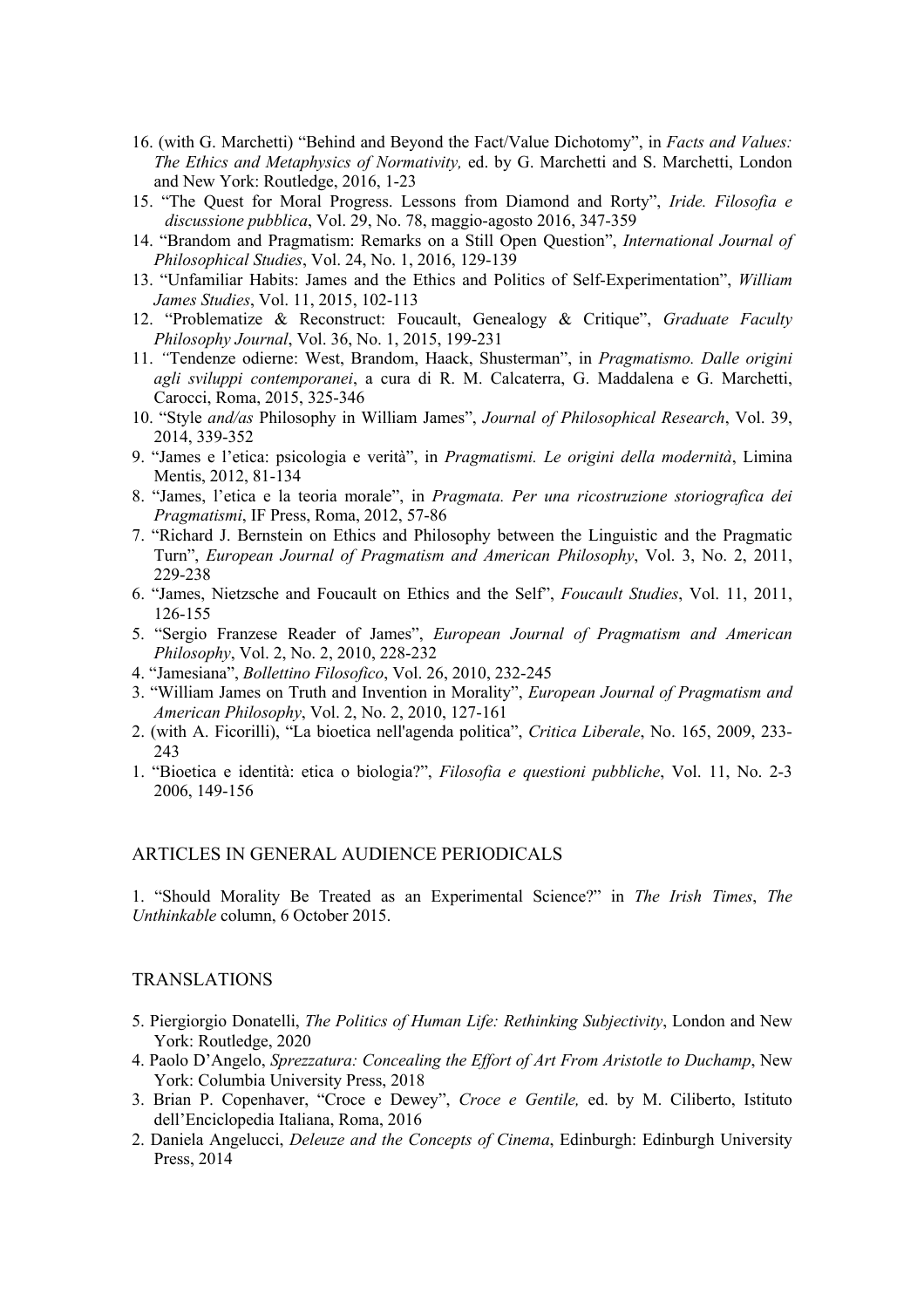1. Alice Crary, "J.M. Coetzee pensatore morale", in *Il senso della virtù*, a cura di P. Donatelli and E. Spinelli, Carocci, Roma, 2009, 151-169

### REVIEWS

- 28. "H. Putnam and R.A. Putnam*, Pragmatism as a Way of Life: The Lasting Legacy of William James and John Dewey* (Harvard University Press 2017)", *Iride. Filosofia e discussione pubblica*, n. 85, settembre-dicembre 2018, 677-8
- 27. "P. Olen and C. Sachs, *Pragmatism in Transition: Contemporary Perspectives on C.I. Lewis* (Palgrave Macmillan 2017)", *European Journal of Pragmatism and American Philosophy*, vol. 10, no. 1, 2018, 1-5
- 26. (con A. Rosenberg), "T. Sparrow and A. Hutchinson (eds.), *A History of Habit: From Aristotle to Bourdieu* (Lexington 2013)", *Transactions of the Charles S. Peirce Society*, vol. 53, no. 4, 2017, 635-640
- 25. "R. Calcaterra, *Filosofia della contingenza. Le sfide di Richard Rorty* (Marietti 2016)", *Iride. Filosofia e discussione pubblica*, n. 81, maggio-agosto 2017, 461-3
- 24. "T. Williamson, *Io ho ragione, tu hai torto* (il Mulino 2015)", *Iride. Filosofia e discussione pubblica*, n. 80, gennaio-aprile 2017, 253-6
- 23. (con A. Rosenberg), "S. Bowden, S. Bignall and P. Patton (eds.), *Deleuze and Pragmatism*  (Routledge 2015)", *Transactions of the Charles S. Peirce Society*, Vol. 52, No. 2, 2016, 312- 7
- 22. "P. Tripodi, *Storia della filosofia analitica* (Carocci 2015)", *Rivista di Filosofia*, Vol. CVII, No. 2, 2016, 293-6
- 21. "R. Frega, Les sources sociales de la normativité (Vrin 2014)", *Iride. Filosofia e discussione pubblica*, Vol. XXVIII, n. 77, gennaio-aprile 2016, 219-221
- 20. "T. Throntveit, *William James and the Quest for an Ethical Republic* (Palgrave 2015)", *European Journal of Pragmatism and American Philosophy*, Vol. 7, No. 2, 2015, 232-238
- 19. "G. Cremaschi, *Breve storia dell'etica* (Carocci 2012)", *Rivista di Storia della Filosofia*, No. 4, 2015
- 18. (con A. Rosenberg), "J. Carrette, *William James's Hidden Religious Imagination: A Universe of Relations* (Routledge 2013)", *Transactions of the Charles S. Peirce Society*, Vol. 50, No. 2, 201417. "A. Vaccari, *Le etiche delle virtù* (Le Lettere 2012)", *Hume Studies*, Vol. 39, No. 1, 2013
- 17. "A. Vaccari, *Le etiche delle virtù* (Le Lettere 2012)", *Hume Studies*, Vol. 39, No. 1, 2013
- 16. "W. J. Gavin, *William James in Focus* (Indiana University Press 2013)", *Notre Dame Philosophical Review*, December 2013
- 15. "A. Boncompagni, *Lo sguardo e il limite* (Mimesis 2012)", *Cognitio*, Vol. 14, No. 1, June 2013
- 14. "C. Taylor, *Moralism: A Study of a Vice* (Acumen 2012)", *Iride. Filosofia e discussione pubblica*, Vol. 26, No. 70, settembre-dicembre 2013
- 13. "H. Bergson, *Sur le pragmatisme de William James*, (PUF 2011)", *European Journal of Pragmatism and American Philosophy*, Vol. 4, No. 1, 2012
- 12. "M. Balistreri, *Etica e romanzi* (Le Lettere 2010)", *Iride. Filosofia e discussione pubblica*, Volume 25, No. 66, maggio-agosto 2012
- 11. "P. Tripodi, *Dimenticare Wittgenstein* (Mulino 2009)", *ReF*, novembre 2009
- 10. "L. Greco, *L'Io Morale* (Liguori 2008)", *ReF*, maggio 2009
- 9. "G. Ryle, *Il Concetto di Mente* (Laterza 2007)", *ReF*, settembre 2008
- 8. "A. Coliva (ed), *Filosofia Analitica* (Carocci 2007)", *ReF*, No. 27, marzo 2008
- 7. "A. Bilgrami, *Self-Knowledge and Resentment* (Harvard 2006)", *2R – Rivista di recensioni filosofiche*, Vol. 8, 2008
- 6. "G. Strawson, *The Self?* (Blackwell 2004)", *ReF*, No. 15, febbraio 2007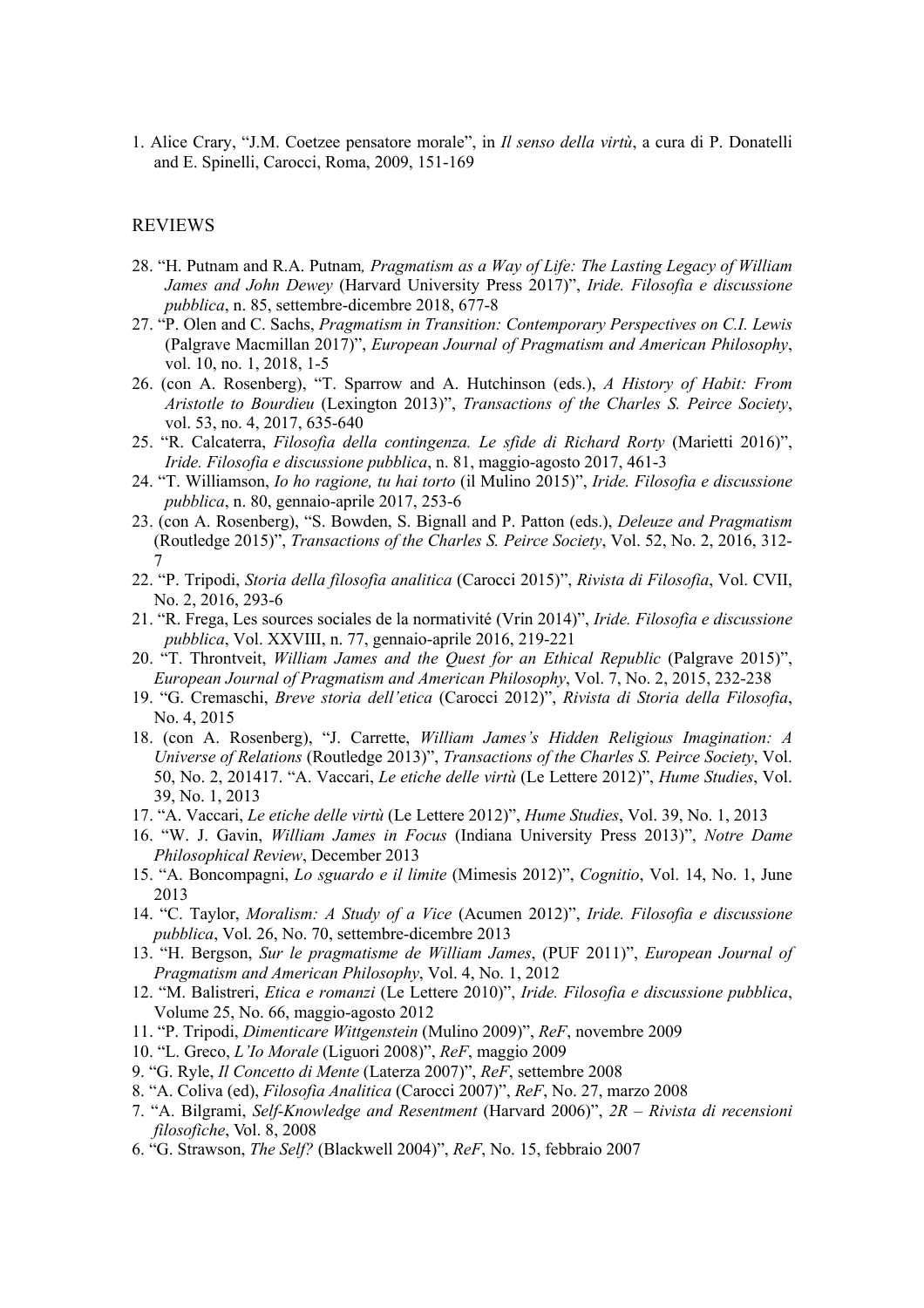- 5. "C. Bagnoli, *Dilemmi Morali* (De Ferrari 2006)", *ReF*, No. 24, dicembre 2007
- 4. "M. Dell'Utri, *Linguaggio e Realtà tra Realismo e Fallibismo* (Meltemi, 2004)", *2R – Rivista di recensioni filosofiche*, Vol. 5, 2007
- 3. "A. Allegra, *Dopo l'Anima* (Edizioni Studium, 2005)", *Iride. Filosofia e discussione pubblica*, Vol. 20, No. 50, gennaio-aprile 2007
- 2. "D. O. Brink, *Il Realismo Morale ed i Fondamenti dell'Etica* (Vita e Pensiero, 2003)", *SWIF Recensioni*, No. 9, maggio 2005
- 1. "R. Contessi, *La Forma del Linguaggio* (Meltemi, 2003)", *SWIF Recensioni*, No. 4/5, dicembre 2004 – gennaio 2005

### TALKS

- 64. *Bildung, Unimportace, and Education: A Rortian Proposal*, *Education to Democracy*, Université Paris 1 Panthéon Sorbonne, 18-9 December 2020
- 63. *Habituation and Virtue*, Political Education for Human Transformation, Université Paris 1 Panthéon Sorbonne, 13-4 December 2019
- 62. *Practice as Method: William James on the Conduct of the Self*, Pragmatism as a Way of Life, Universidade Nova de Lisbona, 2 December 2019
- 61. *Neopragmatist Uses of Wittgenstein,* Pragmatism and the European Traditions: 1950-today, Sapienza Università di Roma, 16-7 September 2019
- 60. *Neopragmatist Uses of Wittgenstein*, Wittgenstein and Pragmatism, 18 June 2019, Sapienza Università di Roma, Roma
- 59. *Irony and Redescription*, Life and Ethics. A View from the Ordinary, 29-30 May 2019, Sapienza Università di Roma, Roma
- 58. *Moralità e demoralizzazione*, Iris Murdoch filosofa morale tra letteratura e filosofia*,* 6 maggio 2019, Università della Calabria, Cosenza
- 57. *Anti-rappresentazionalismo e condotta morale*, Seminario di analisi filosofica, 19 febbraio 2019, Università degli Studi di Pavia, Pavia
- 56. *Fare e disfare l'esperienza: esercizi spirituali a Cambridge, Massachusetts*, Pratiche di sé ed etiche dell'attenzione. L'eredità degli «esercizi spirituali» nel pensiero contemporaneo, 13-4 dicembre 2018, Sapienza Università di Roma, Roma
- 55. *Dewey's Ethics Between Theory and Practice*, Re-reading Dewey's Ethics III, 7-8 dicembre 2018, Centre Marc Bloch, Berlin
- 54. *Storia e anti-teoria morale: una prospettiva pragmatista*, Storie dell'etica, 24-5 settembre 2018, Sapienza Università di Roma, Roma
- 53. *The Uses of the City*, Urban Forms, Urban Lives, 20-1 September 2018, Centre Marc Bloch, Berlin
- 52. *Gli usi della città: invenzioni urbane e spazi morali*, Forme di vita urbana, 15 giugno 2018, Sapienza Università di Roma, Roma
- 51. *Pragmatism's Conduct*, The Pragmatist Attitude: Habits, Practices, and Gestures in a Pluralistic Landscape, 17-8 October 2017, Università degli Studi di Milano, Milano
- 50. *Virtue and Moral Theory,* Re-reading Dewey's Ethics, Bologna, 9-11 October 2017, Università degli studi di Bologna, Bologna
- 49. *Two Varieties of Exemplarism*, Exemplars and Exemplarism: Theory, Sources, and Practices*,* 5-6 October 2017, Università degli studi di Genova, Genova
- 48. *Pragmatist and the Moral Life: Therapy and Transformation*, Alternative Contemporary Ethics, 14-5 September, The Danish Academy in Rome and Sapienza Università di Roma, Roma
- 47. *Pragmatism's Place in the History of Analytic Philosophy*, The Histories of Analytic Philosophy, 13 September, Sapienza Università di Roma, Roma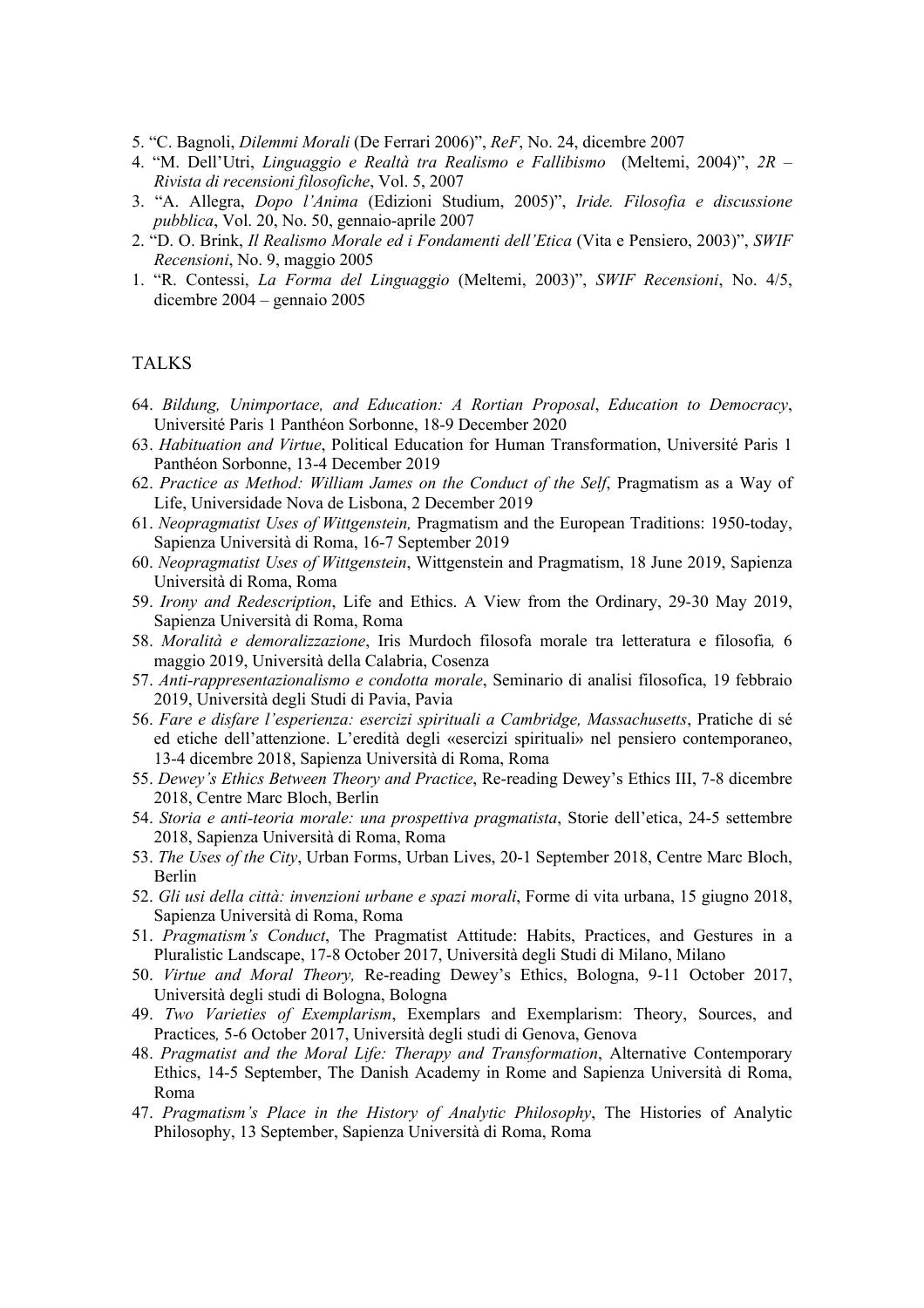- 46. *Kant, James, and Pragmatic Anthropology*, Pragmatist Kant, 11-3 July 2017, Finnland-Institut, Berlin
- 45. *Jamesian Liberalism and the Self*, Liberalism, Democratic and Perfectionist, 23 maggio 2017, Sapienza Università di Roma, Roma
- 44. *Conduct First*, British Society for the History of Philosophy, 6-8 April 2017, University of Sheffield, Sheffield
- 43. *Progresso e cultura filosofica in Rorty e Wittgenstein*, Wittgenstein: Critique and Reconstruction in Philosophical Culture, 17 febbraio 2017, Sapienza Università di Roma, Roma
- 42. *The Good of Democratic Activity*, Democrazia radicale e politica dell'ordinario/Radical Democracy and the Politics of the Ordinary, 23-4 settembre 2016, Sapienza Università di Roma, Roma
- 41. *Moralism and Hortatory Ethics*, Moralism: The Boundaries of Moral Thinking, 20-1 June 2016, University of Essex
- 40. *Realismo, anti-realismo e quietismo morale*, Ontologia. Prospettive storiche e teoriche ,16 giugno 2016, Università Cattolica del Sacro Cuore, Milano
- 39. *Theory vs. Therapy in Ethics: Wittgensteinian and Pragmatist Variations*, Wittgenstein and Pragmatism, 16-7 May 2016, Helsinki Collegium of Advanced Studies, Helsinki
- 38. *Soggetti e oggetti del naturalismo*, Naturalismo e naturalismi, 4 maggio 2016, Sapienza Università di Roma, Roma
- 37. *Third-Wave Pragmatism: Some Variations*, Towards a Transitionalist Critique of Education, 14-5 March 2016, University of Roehampton, London
- 36. *William James: metafilosofia, etica e vita morale*, Seminario permanente di Etica, 24 novembre 2015, Sapienza Università di Roma, Roma
- 35. *Brandom and Pragmatism*, Trinity College Dublin Philosophy Colloquium, 19 October 2015, Trinity College Dublin, Dublin
- 34. *James & Du Bois* (discussant), Bergson, James, Dewey. Du biologique au politique, 5-7 October 2015, Palazzo Feltrinelli, Gargnano
- 33. *Pragmatism and Quietism in Ethics*, Pragmatism, Wittgenstein, and the Virtues: Three Heterodox Approaches to Ethics, School of Philosophy, 14-5 September 2015, University College Dublin
- 32. *Pragmatic Anti-Representationalism: A Family Therapy*, Second European Pragmatist Conference, 9-11 September 2015, Paris
- 31. (with S. Laugier) *La philosophie morale américaine du perfectionnisme au pragmatisme*, Le pragmatisme dans les sciences sociales: traditions, usages, nouveaux défis, 22-7 June 2015, La Vieille Perrotine Ile d'Oléron, Charente-Maritime
- 30. *Perfezionismo, Pragmatismo e i registri della vita morale*, Il perfezionismo morale di Cavell, 19 June 2015, Sapienza Università di Roma, Roma
- 29. *Conceptual Analysis, Personal Clarification, and Social Critique in C. I. Lewis*, 11th Conference of the Italian Society for Analytic Philosophy, 3-5 September 2014, Università dell'Aquila, L'Aquila
- 28. *Verità di pietra e valore in contanti. Questioni di stile nel* Pragmatismo *di William James*, Seminario di scrittura filosofica, 22 May 2014, Università di Firenze, Firenze
- 27. *The Nature of Verification Between Pragmatism and Logical Empiricism*, APA Pacific Division, 16-20 April 2014, Westin Gaslamp Quarter and Grant Hotel, San Diego
- 26. *C. I. Lewis on Pragmatism and Conceptual Analysis*, 41st Meeting of the Society for the Advancement of American Philosophy, 6-8 March 2014, University of Colorado Denver, Denver
- 25. *Unfamiliar Habits: James and the Ethics and Politics of Self-Experimentation*, APA Central Division, 26 Feb-1 March 2014, Palmer House Hilton, Chicago
- 24. *Therapy and Transformation in William James' Moral Thought*, 23rd World Congress of Philosophy, 4-10 August 2013, University of Athens, Athens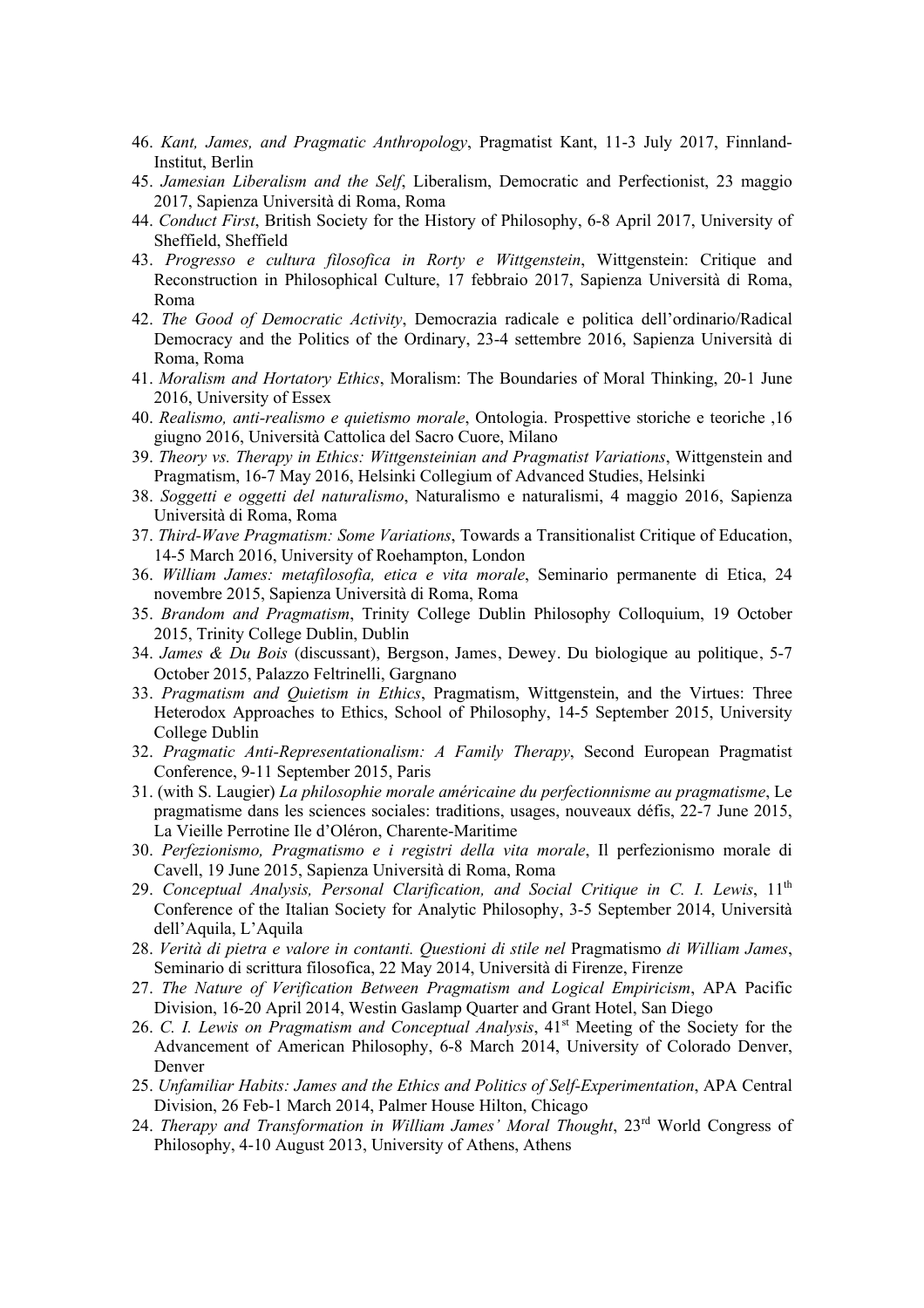- 23. *Moral Theory and Practice after Dewey and Putnam*, Postdoctoral Research Seminar, 30 May 2013, School of Philosophy, University College Dublin, Dublin
- 22. Style and Argument in Pragmatism: William James on Philosophical Writing, 40<sup>th</sup> Meeting of the Society for the Advancement of American Philosophy, 7-9 March 2013, The Richard Stockton College of New Jersey, Atlantic City
- 21. *Therapy and Transformation: James on Hortatory Ethics*, Dangerous Therapies, 16-17 January 2013, UNED, Madrid
- 20. *Theory and Practice of Conduct in James and Dewey*, First European Pragmatism Conference: The Relevance of American Philosophy, 19-21 September 2012, Università Roma Tre, Roma
- 19. *William James: The Moral Philosopher*, Summer Institute in American Philosophy, 16-21 July 2012, University of Oregon, Eugene
- 18. *Style and/as Philosophy in James*, 11-12 June 2012, The American Style in Philosophy International Conference, Newman House, University College Dublin, Dublin
- 17. *Should Moral Philosophy Be Practical? A Pragmatist Sonata*, Postdoctoral Research Seminar, 16 May 2012, School of Philosophy, University College Dublin, Dublin
- 16. *Envisioning Pragmatist Legacies*, William James Center Opening Event, 2-3 February 2012, Universität Potsdam, Potsdam
- 15. *Ethics as Anthropology: Pragmatic Encounters in Kant and James*, 13<sup>th</sup> International Meeting on Pragmatism, 7-10 November 2011, Pontifical Catholic University of São Paulo, São Paulo
- 14. *Some Aspects of James's Critique of Morality*, William James Philosophie und Leben, 17 June 2011, Universität Potsdam, Potsdam
- 13. *William James on Conduct and the Self*, Confines of Ethics. The Contemporary Relevance of William James*,* 9-10 June 2011, Fundación Juan March, Madrid
- 12. *The Life of the Mind: Pragmatism and Ethics in* The Principles of Psychology, William James and Pragmatism: International Conference, 12-3 November 2010, Universidad de Coimbra, Coimbra
- 11. *William James on Ethics: Methods and Contents. With a Coda on Wittgenstein*, Wittgenstein Workshop, 22 October 2010, New School for Social Research, New York City
- 10. *William James on Moralism and Truth*, Autour de Cora Diamond: Ethique, imagination, formes de vie, 13-5 September 2010, Université de Picardie Jules Verne, Amiens
- 9. *William James on Action and Invention in Morality*, Third Nordic Pragmatic Conference, 1-2 June 2010, Uppsala University, Uppsala
- 8. *James and Moral Philosophy*, New York Pragmatist Forum, 5 May 2010, Fordham University, New York City
- 7. *Truth as an Ethical Concept: the Pragmatist Heritage*, Philosophy Colloquia Series, 4 April 2010, The University of New Mexico, Albuquerque
- 6. *Ethics as Anthropology: Human Nature and Pragmatism in Kant and James*,  $\overline{S}$  MPPS Graduate Workshop "Of the Human Being: Moral Philosophy, Psychology and Sociology", 15-17 December 2009, Université de Picardie Jules Verne, Cap Hornu - Saint-Valery-sur-Sommet
- 5. *Perfectionism made Flesh: William James on the Sources of Moral Thought*, La Philosophie Américaine et le Perfectionnism Moral, 29-30 June 2009, Université de Picaridie Jules Verne, Amiens
- 4. *Carnap, Quine, Analysis and Pragmatism*, 5<sup>th</sup> BPPA Masterclass on Early Analytic Philosophy, Advance workshop with Peter Hylton and Michael Beaney, 26-7- March 2009, University of East Anglia, Norwich
- 3. *The Notion of Temperament in William James' Moral Thought*, MPPS Graduate Workshop: Philosophie, Psychologie, Sociologie Morales, <sup>[17]</sup> 15-17 December 2008, Université de Picardie Jules Verne, Amiens
- 2. *Akeel Bilgrami su conoscenza di sé e valori morali*, Giornata di studi: Etica, Immaginazione e Conoscenza di sé, 6 February 2008, Sapienza Università di Roma, Roma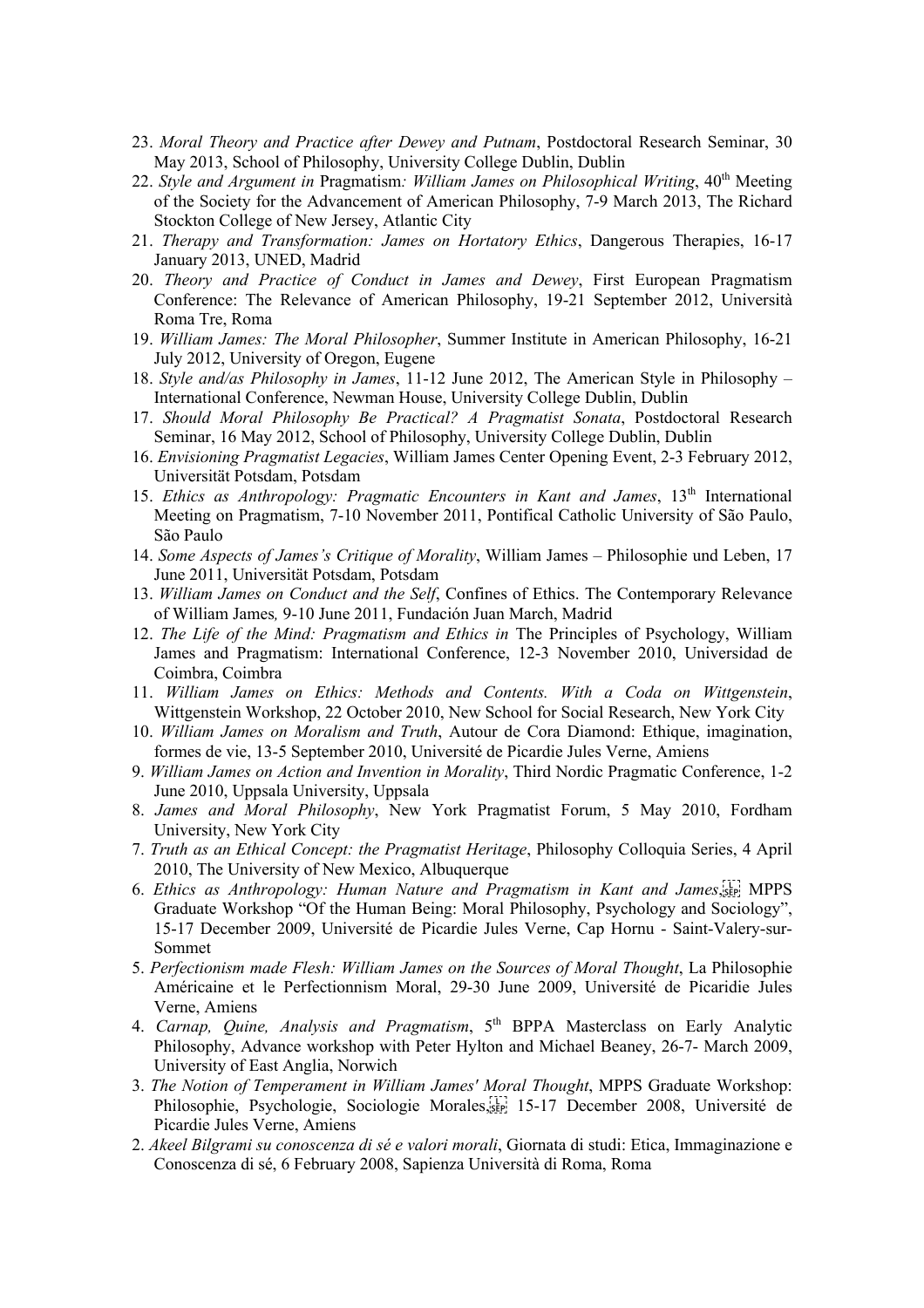1. *Epistemic Normativity* (discussant)*,* Workshop on Action, Mind and Language: Conceptual Analysis and Empirical Results, 3-4 November 2008, Università Roma Tre Universiy, Roma

### ORGANIZED EVENTS

- 10. (with M. Baghramian and P. Donatelli), *Pragmatism and the European Traditions: 1950 today*, International Conference, Sapienza Università di Roma, 16-7 September 2019
- 9. (with P. Donatelli), *Wittgenstein and Pragmatism*, International Workshop, Sapienza Università di Roma, 18 June 2019
- 8. *Pragmatism, Wittgenstein, and the Virtues: Three Heterodox Approaches to Ethics*, School of Philosophy, University College Dublin, 14-5 September 2015
- 7. (with M. Baghramian), *The Reaches of Pragmatism – Summer Institute in American Philosophy*, Summer Institute, University College Dublin, 8-13 June 2015.
- 6. (with M. Baghramian, A. Mahon, and F. McHugh), *American, Philosophy, Literature The American Voice in Philosophy III*, International Conference, University College Dublin, 30- 31 May 2014
- 5. (with M. Baghramian, A. Mahon, and F. McHugh), *Questioning the Canon from Within: Pragmatism's Dialogues with Itself in Lewis, Quine, Putnam and Rorty*, panel session of *41st SAAP*, University of Denver, 6-8 March, 2014
- 4. (with M. Baghramian, A. Mahon, and F. McHugh), *Philosophical Revolutions: Pragmatism, Phenomenology and Analytic Philosophy 1895-1935* – *The American Voice in Philosophy II*, International Conference, University College Dublin, 20-21 June 2013
- 3. (with M. Baghramian), *Philosophies of Philosophy*, International Conference, University College Dublin, 17-19 June 2013.
- 2. (with R. del Castillo and N. Hernandez), *Dangerous Minds, Dangerous Methods: Psychology, Ethics and Violence*, International Workshop, Universidad Nacional de Educación a Distancia, November 2012
- 1. (with M. Baghramian, A. Kelly, and F. McHugh), *The American Style in Philosophy The American Voice in Philosophy I*, International Conference, University College Dublin, 11-12 June 2012

### ATTENDED EVENTS

- 7. *Wittgenstein e il pragmatismo III*, Università degli Studi di Firenze, Firenze, 28-9 settembre 2017
- 6. *After Irony: Discourse, Ethics and Politics in a Precarious Age*, UNED, Madrid, 25-8 May 2015
- 5. *The Practical Turn: Pragmatism in Britain in the Long Twentieth Century*, Cheryl Misak (Toronto) and Huw Price (Cambridge), The British Academy, 2 October 2014
- 4. *Logical Empiricism and Pragmatism*, Institut Wiener Kreis, Universität Wien, Vienna, 7-9 November 2013
- 3. *Cambridge Pragmatism*, S. Blackburn and H. Price (Cambridge), Trinity College, Cambridge University, Cambridge, 31 May – 1 June 2012
- 2. *Early Analytic Philosophy*, 5<sup>th</sup> BPPA Masterclass with M. Beaney (York) and P. Hylton (Illinois), Norwich, University of East Anglia, 26-7- March 2009
- 1. *Varieties of Skepticism*, James Conant (Chicago), Istituto Italiano di Studi Filosofici, Napoli, 3-5 December 2007

### TEACHING EXPERIENCE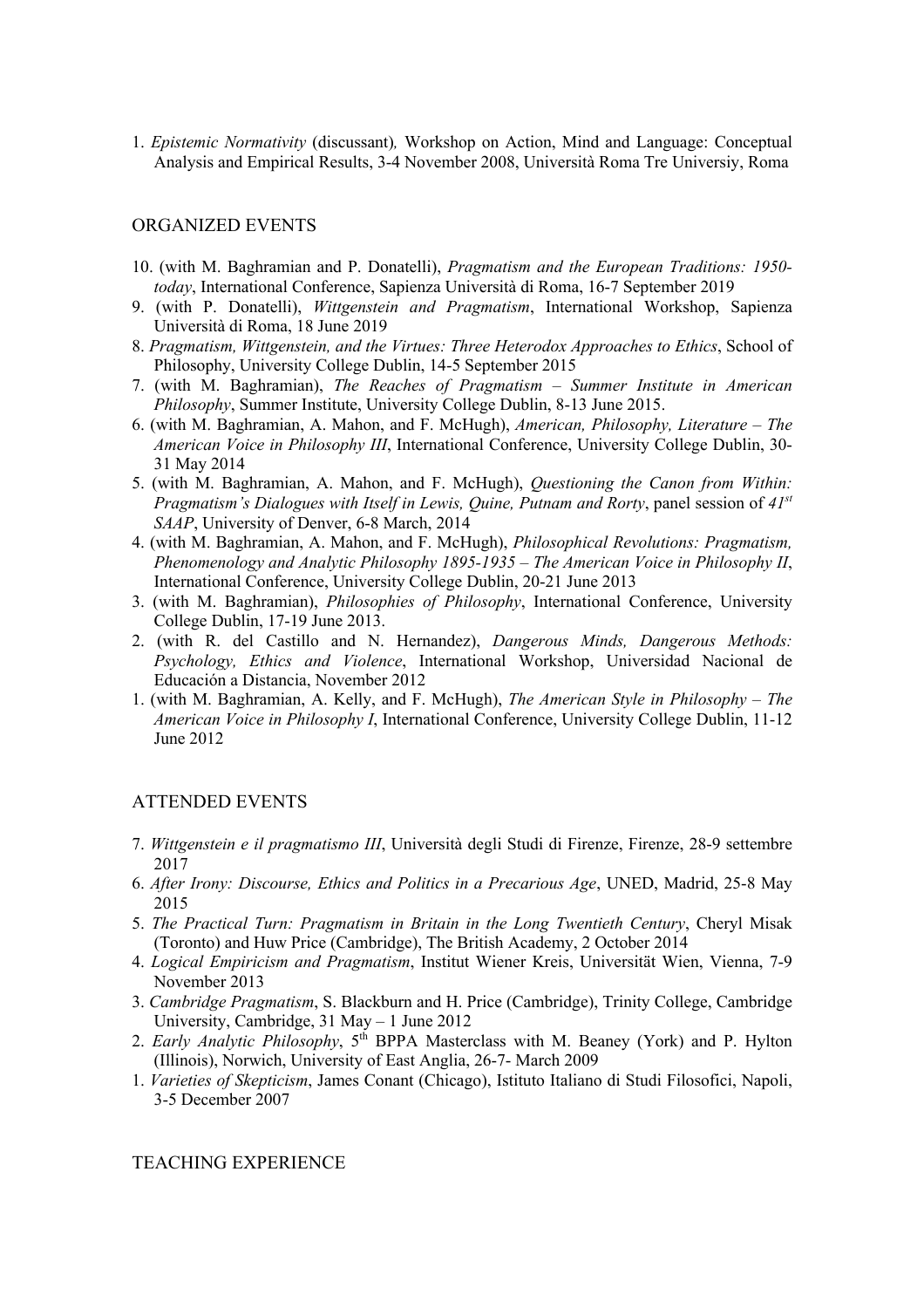*Professore Associato (Sapienza Università di Roma)*: Bernard Williams*: Moral Anti-Theory and Ethical Necessity* (LM, II° sem 2020-1) La bioetica e le forme umane di vita (L, I° sem 2020-1)

*Ricercatore a tempo determinato (Sapienza Università di Roma)*: La moralità e l'etica filosofica (LM, I° sem 2019-20) John Dewey: Ethics as Practice (LM, I° sem 2019-20) Etica analitica: letture classiche e contemporanee (LM, I° sem 2018/9) Richard Rorty: Mind, Morals, and Metaphilosophy (LM, II° sem 2018/9) Pragmatist Ethics: Classical and Contemporary Readings (LM, I° sem 2017/8) William James: il pragmatismo e la vita morale (LM, II° sem 2017/8) Tirocinio di scrittura e ricerca filosofica (L, I° sem 2017/8)

*Cultore della materia (Sapienza Università di Roma)*: Filosofia Morale (2015-2017) Storia della filosofia morale, Bioetica (2007-2011)

*Teaching and Research Fellow (University College Dublin)*: Themes in American Philosophy, (grad, spring 2016) Philosophical Revolutions, (undergrad, fall 2015) Ethics and the Limits of Philosophy (grad, spring 2015) Varieties of Naturalism (reading seminar, fall 2014 and spring 2015) The Philosophies of Wittgenstein, (undergrad, fall 2014) Classics of Modern Philosophy, (undergrad, spring 2013)

## SUPERVISING DUTIES

- 2020 Second Reader for MA candidate Nicola Di Lisa ("H.D. Thoureau e la sua impronta climatica. Dal trascendentalismo all'ecologia sociale")
- 2020 Second Reader for MA candidate Angela Maria Abbattista ("Malattie neurodegenerative e assistenza sanitaria. Il caso dell'encefalomielite mialgica")
- 2020 Supervisor for MA candidate Giulia D'Ambrosio ("Rapporti, sviluppi e conseguenze del dibattito tra bioetica cattolica e bioetica laica nell'ultimo decennio in Italia")
- 2019 Second Reader for MA candidate Ida Severino ("La bioetica e la tecnica CRISPR/Cas9: questioni etiche delle modificazioni genetiche degli esseri umani")
- 2019 Supervisor for MA candidate Giulia Piemontesi ("L'eredità di Dewey. Per un nuovo umanesimo democratico nell'era digitale")
- 2019 Second Reader for MA candidate Luca Capone ("Tassonomia, fisiologia, genealogia: la grammatica dell'interno negli ultimi scritti di Ludwig Wittgenstein")
- 2018 External examiner of PhD candidate Matteo Cresti ("La rilevanza della metaetica per l'etica normativa", Università di Torino)
- 2018 External examiner of PhD candidate Mr. Marco Polverini ("Il quietismo in Wittgenstein. Prospettive e problemi oltre la disputa", Università di Roma Tre)
- 2017 External examiner of PhD candidate Ms. Alma Lopez Vale ("Los fenomenos preternaturales y sus differentes dimensions en el pensamiento de Swedenborg, Kant y William James", UNED Madrid)
- 2015-6 Supervisor for PhD candidate Mr. José Jatuff ("The Strenuous Self of William James", Universidad Nacional de Córdoba/UCD School of Philosophy)
- 2014-5 Supervisor for MA candidate Mr. Sean Guildea ("Wittgenstein, Theory, and Philosophical Therapy", UCD School of Philosophy)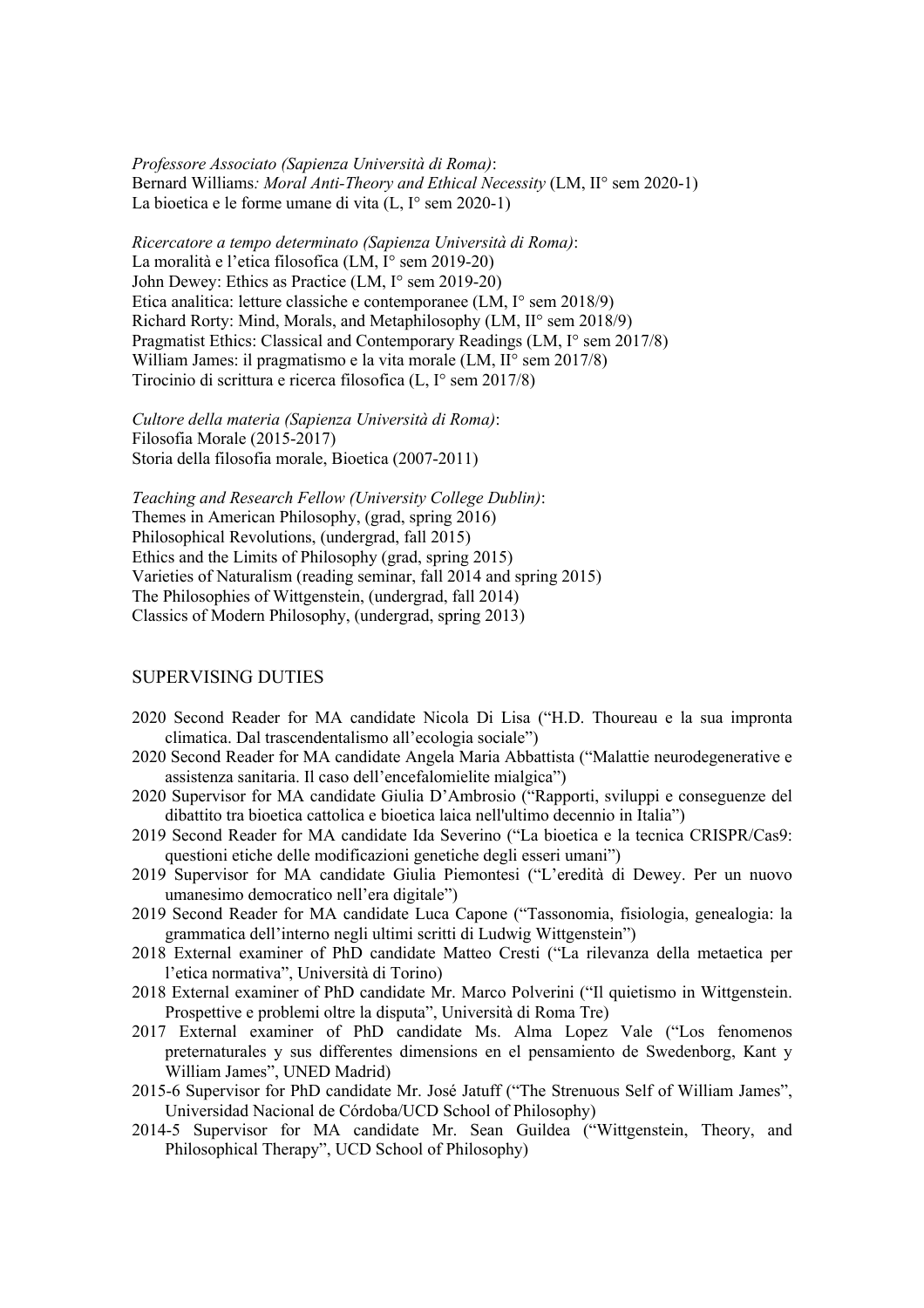- 2014-5 Second Reader for MA candidate Ms. Jennifer O'Kelly ("Cora Diamond and the Difficulty of Philosophy: Exploring the Philosophical Articulacy of Literary Language", UCD School of Philosophy)
- 2013- Thesis reader for PhD candidate Mr. Conor Morris ("Work and Spirit: John Dewey's Theory of Inquiry and the Nature of Regulative Assumptions", UCD School of Philosophy)
- 2013 Stand-in member of doctoral committee for PhD thesis of Ms. Bianca Thoilliez ("Implicaciones pedagógicas del pragmatismo filosófico americano. Una reconsideración de las aportaciones educativas de Charles S. Peirce, William James y John Dewey", Universidad Autónoma de Madrid)

### RESEARCH AWARDS AND FUNDING

- 2019-2021, Progetti di ricerca di ateneo per il progetto "Terapia come paradigma filosofico", Sapienza Università di Roma (5.000 €)
- 2018-2021, Progetti di ricerca di ateneo per il progetto "FoLAB: a Forms of Life Approach to Bioethics", Sapienza Università di Roma (33.000 €)
- 2017-2020, Progetti di ricerca di ateneo per il progetto "Urban Forms of Life: Affective, Aesthetic, and Moral", Sapienza Università di Roma (26.000 €)
- 2017-2019, Fondo di Finanziamento delle attività base di ricerca, Sapienza Università di Roma  $(3.000 \text{ } \in)$
- 2017-2019, Alexander von Humboldt Postdoctoral Research Fellowship for "Ethics After Pragmatism" research project at Universität Potsdam (63.600  $\epsilon$ , declined)
- 2016-2017: Postdoctoral Research Fellowship for "OntoFormat" research project at the University of Milan (19.367 $\epsilon$ )
- 2015 (co-applicant) UCD School of Philosophy, UCD College of Human Sciences, Society for the Advancement of American Philosophy, Dublin Tourism Board, multiple funding for "The Reaches of Pragmatism: Summer Institute in American Philosophy"
- 2014 IRC New Foundations Scheme for "Pragmatism, Wittgenstein, and the Virtues: Three Heterodox Approaches to Ethics" international conference (5.850  $\epsilon$ )
- 2014 (co-applicant) Clinton Institute for Advanced American Studies Conference funding for "Philosophy, Literature, America" (500 €)
- 2013 IRC New Foundations Scheme for "Pragmatism, Ethics, and Method" research trip (3.450 €)
- 2013-2015 Irish Research Council Postdoctoral Fellowship for "The Quiet Revolution: Pragmatism and a Counter-History of Twentieth Century Moral Philosophy" research project at the School of Philosophy, University College Dublin (82.800  $\epsilon$ )
- 2011-2015 (co-applicant) UCD School of Philosophy, International Journal of Philosophical Studies, Irish Research Council, UCD seed funding, UCD College of Human Sciences, multiple funding for "The American Voice in Philosophy" collaborative research project
- 2013 (co-applicant) SAAP Grant Program for "Philosophical Revolutions: Pragmatism, Analytic Philosophy and Phenomenology 1895-1935" (2.000  $\epsilon$ )
- 2013 (co-applicant) IRC New Foundations Scheme for "Philosophical Revolutions: Pragmatism, Analytic Philosophy and Phenomenology 1895-1935" project  $(6.000 \text{ } \epsilon)$
- 2012 (co-applicant) Clinton Institute for Advanced American Studies Conference funding for "The American Style in Philosophy" project  $(1.000 \epsilon)$
- 2012 (co-applicant) IRCHSS New Ideas Scheme for "The American Style in Philosophy" project  $(6.000 \text{ } \in)$
- 2011-2012 Sapienza University of Rome Postdoctoral Fellowship at University College Dublin  $(7.740 \epsilon)$
- 2009-2010 Sapienza University of Rome Visiting Scholarship at Columbia University (6.000 €)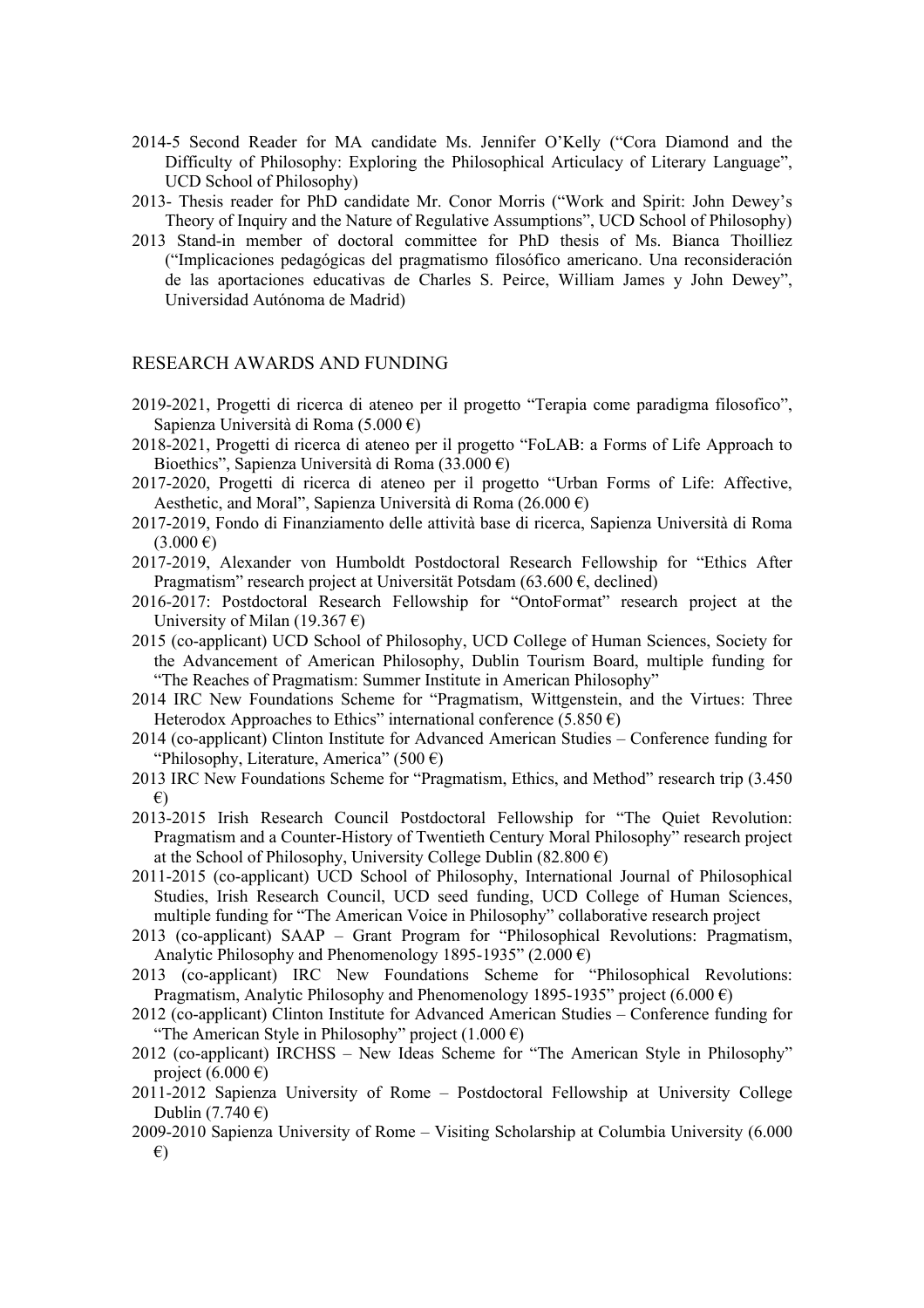2008 Sapienza University of Rome – Visiting Scholarship at the British Library (1.500  $\epsilon$ ) 2007-2010 Sapienza University of Rome – PhD grant for "Etica e psicologia in William James  $(36.000 \text{ } \in)$ 

## PROFESSIONAL ACTIVITIES

- (2019- ) *European Journal of Pragmatism and American Philosophy*, Executive Editor
- (2018- ) *Responsabile Amministrativo Mobilità*, Dipartimento di filosofia, Sapienza Università di Roma
- (2017- ) *Collegio di Dottorato, Dipartimento di Filosofia, Sapienza Università di Roma*, Membro
- (2017- ) *International Research Network (GDRI) "Forms of Life"*, Member
- (2017- ) *Contemporary Pragmatism*, Editorial Board
- (2017- ) *Consulta di Bioetca Onlus*, Socio
- (2017- ) *Società Italiana di Filosofia Morale*, Membro
- (2017-9) *European Journal of Pragmatism and American Philosophy*, Managing Editor
- (2017- ) *Iride. Filosofia e discussione pubblica*, Comitato redazione
- (2016- ) UCD *Dewey Studies Research Project*, Research Affiliate
- (2015-6) UCD *Dewey Studies Research Project*, Co-Director
- (2015- ) *European Network for Practical Reason and Normative Psychology*, Member
- (2015- ) *Rivista Italiana di Filosofia Analitca Junior*, Comitato Scientifico
- (2014- ) *The Richard Rorty Society*, Member
- (2013-5) *American Philosophical Association*, International Member
- (2013- ) *European Pragmatism Association*, Member
- (2013- ) *Society for the Women in Philosophy*, Member
- (2013- ) *Society for the Advancement of American Philosophy*, Member
- (2012- ) *The American Voice in Philosophy – UCD*, Co-Principal Investigator
- (2012-6) *Reconstruction of Democracy: Beyond Deliberation and Recognition Ministerio de Ciencia e Innovación*, Gobierno de España, Co-Investigator
- (2012-7) *European Journal of Pragmatism and American Philosophy*, Assistant Editor
- (2012-5) *Irish Philosophical Club*, Member
- (2011-6) *APORO*, membro post-doc
- (2010- ) *Young European Pragmatists*, Member
- (2010- ) *Associazione Pragma*, Membro
- (2008- ) *Società Italiana di Filosofia Analitica*, membro

## REFEREE DUTIES

*Aphex*, *Babel*, *Contemporary Pragmatism*, *Diacritics*, *Dialogue*, *Elenchos, European Journal of Pragmatism and American Philosophy*, *Giornale di metafisica, International Journal of Philosophical Studies*, *Iride*, *Journal of the History of Ideas*, *Journal of the History of Philosophy*, *Journal of the Philosophy of History, Noema*, *Paradigmi*, *Philosophical Inquiries, Politeia, Politica & Società, Pragmatism Today, Rivista Italiana di Filosofia Analitica Junior*, Routledge, SUNY University Press, *Teoria, Topoi*, *Transactions of the Charles S. Peirce Society*

### LANGUAGES